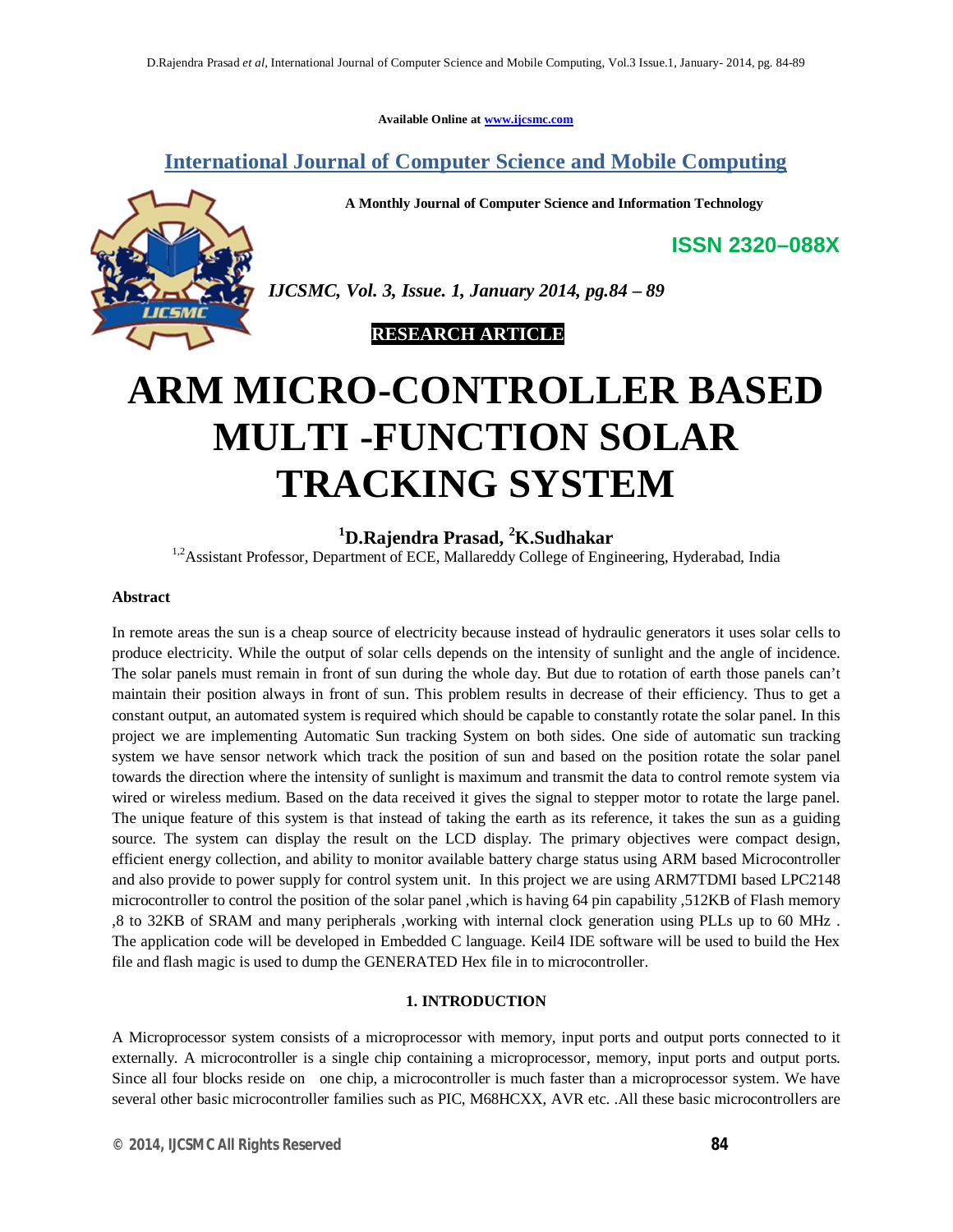useful for implementing basic interfacing and control mechanism for simple applications. There are several applications which require lot of computation and high speed data processing. In such applications advanced microcontrollers and microprocessors are used. One such advanced architecture is ARM**.** The ARM7TDMI core is a 32-bit embedded RISC processor delivered as a hard macro cell optimized to provide the best combination of performance, power and area characteristics. The ARM7TDMI core enables system designers to build embedded devices requiring small size, low power and high performance. The ARM7 family also includes the ARM7TDMI processor, the ARM7TDMIS processor, the ARM720T processor and the ARM7EJ-S processors, each of which has been developed to address different market requirements. The market for microprocessors continues to diversify, based on the evolving demands of applications including wireless, home entertainment, automotive and microcontrollers. ARM core families sharing the ARMv7 architecture will cover the widening spectrum of embedded processing. The ARM architecture is based on Reduced Instruction Set Computer (RISC) principles. The RISC instruction set and related decode mechanism are much simpler than those of Complex Instruction Set Computer (CISC) design.

This simplicity gives:

- · A high instruction throughput
- · An excellence real-time interrupts response
- · A small, cost-effective, processor macro cell

 The ARM7TDMI core is the industry's most widely used 32-bit embedded RISC microprocessor solution. Optimized for cost and power-sensitive application, the ARM7TDMI solution provides low power consumption, small size, and high performance needed in portable, embedded application. The ARM7DMI-S is synthesizable version of ARM7TDMI core. The ARM720T hard macro cell contains the ARM7DMI core, 8KB unified cache and MMU (Memory Management Unit) that allows the use of protected execution space and virtual memory. The ARM7EJ-S processor is synthesizable core that provides all the benefit of ARM7DMI, while also incorporating ARM's latest DSP extensions and jazelle technology, enabling acceleration of Java-based applications.

#### **1.1 LOAD-STORE ARCHITECTURE**

The processor operates on data held in registers. Separate load and store instructions transfer data between the register bank and external memory. These design rules allow a RISC processor to be simpler, and thus the core can operate at higher clock frequencies.

#### **1.2 ARM PROCESSOR CORE**

Similar to most RISC machines ARM works on load-store architecture, so only load and store instructions perform memory operations and all other arithmetic and logical operations are only performed on processor registers. The figure shows the ARM core data flow model. In which the ARM core as functional units connected by data buses. And the arrows represent the flow of data, the lines represent the buses, and boxes represent either an operation unit or a storage area. The figure shows not only the flow of data but also the abstract components that make up an ARM core.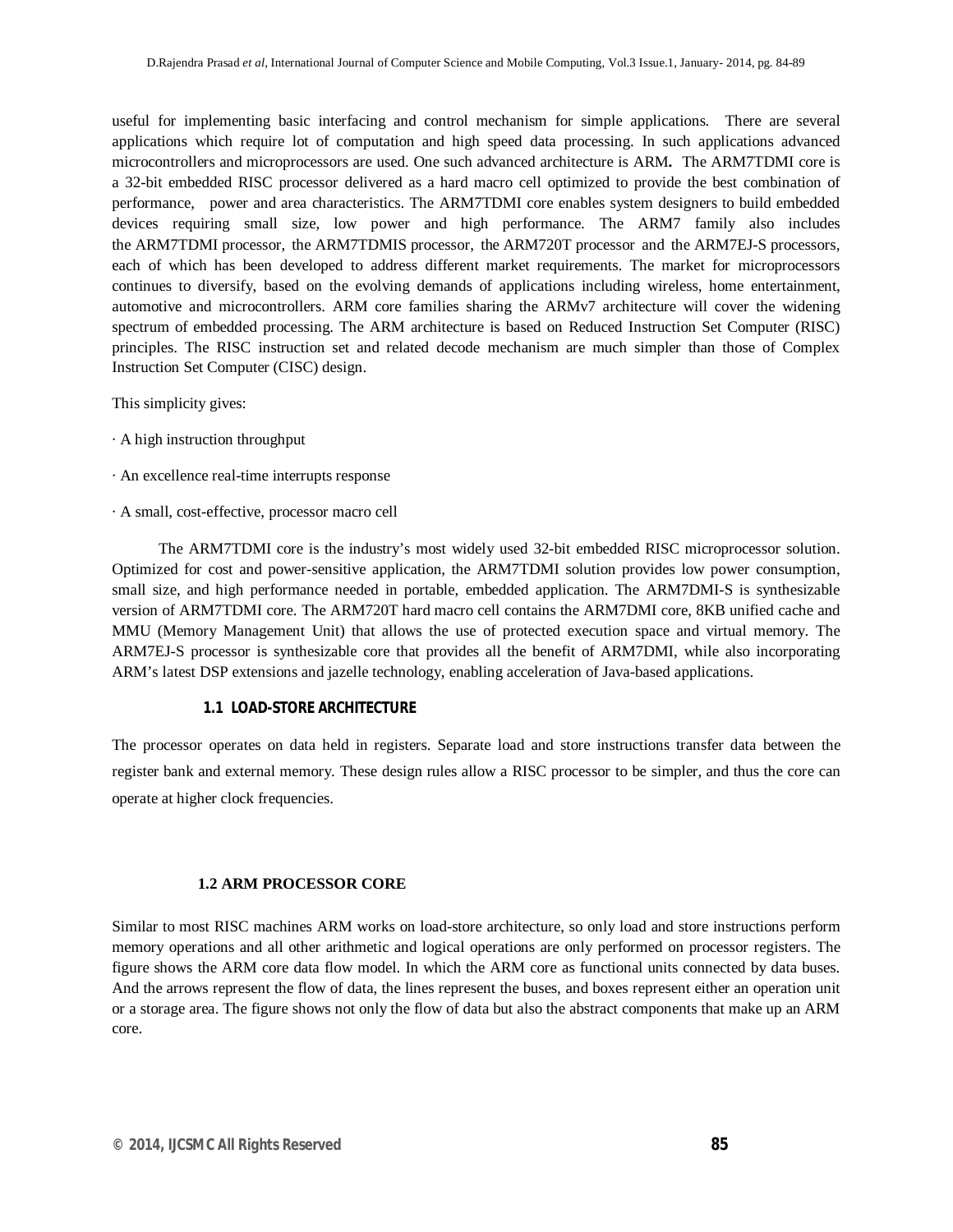



The smart solar system is a self-powered system; all components of the system depend on each other's, the system does not need any supply from the external world but only sun light. Those components interconnect with each other's in order to form a closed system. The solar radiation gathered by the photovoltaic cell is transformed into electrical energy; the panel will feed the input of the charger which will charge a 12 Volt DC battery. The second functionality of the cell is to give precise voltage to the tracker, in order to reach the most efficient direction and orientation of the system which will allows maximum sunlight absorption. The battery will supply the system with a 12 Volt DC. The motors, the charger, the tracker and the sensors are supplied by the battery. The battery is charged by the photovoltaic cell through the charger controller as shown in figure



**Fig.2 Relations between main parts of the system**

Figure b shows the block diagram of the tracking system. It explains the dependency of the tracker. As for the first running, the system has to detect sun light in a quick and accurate way, for this reason photo resistors are used [9]. It will allows the tracking system to locate the nearest position of the light based on comparisons done in the digital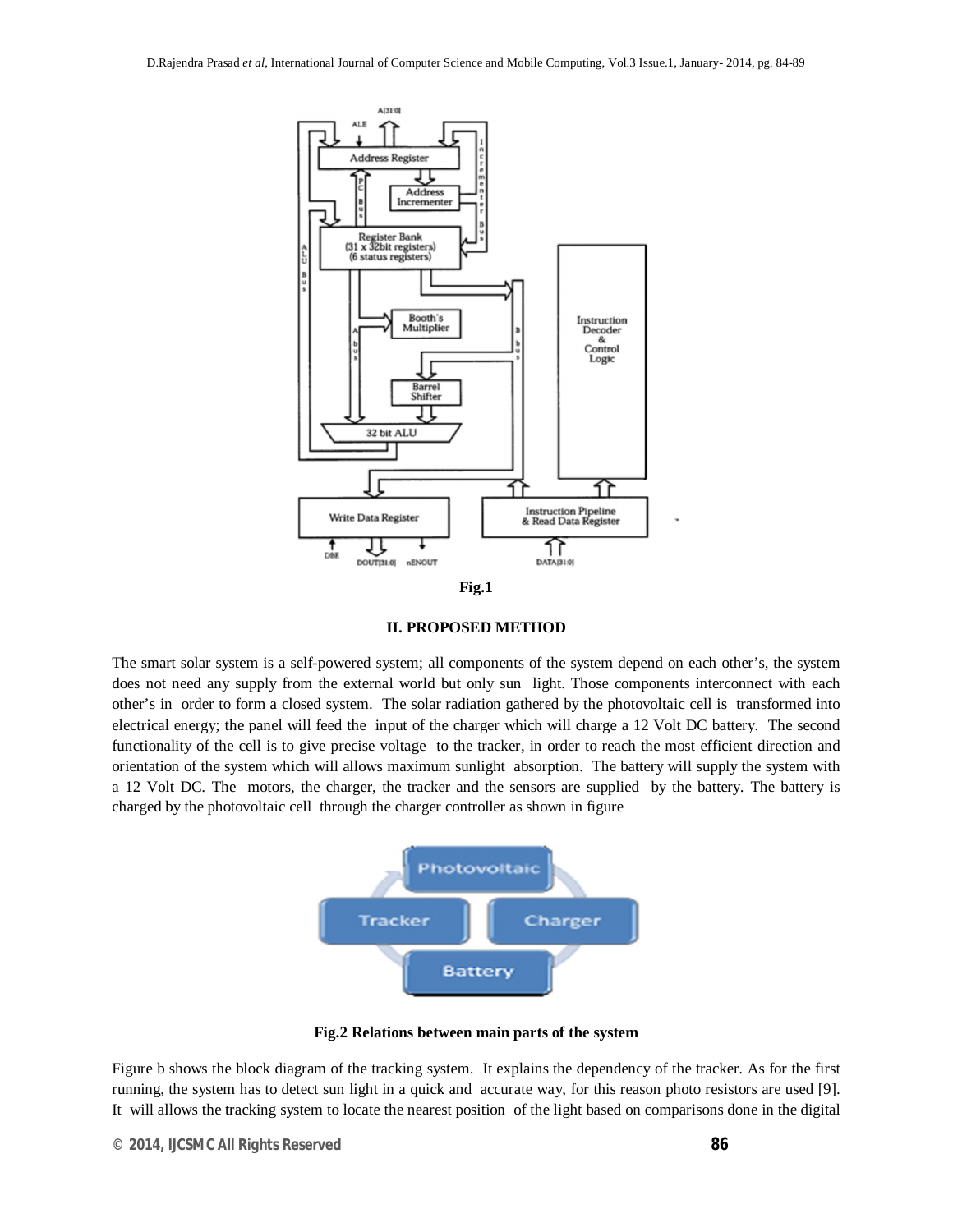processor, this will guide the system in a x-y-z plane, that means all angles and locations can be detected and reached due to the two motors (two rotational axes). The accuracy of the system is enhanced by the gear factor and ratio, the used steppers motors are of 3.5 degrees/step, with the gears added to the motors many factors were improved such as the degree/step (less degree per step which leads to better accuracy in position and angles) and high torque for the motors.



**Fig.3 Dependency of the tracker**

Three photoresistors are used in the tracking system all are fixed on the upper part of the system near the photovoltaic cell in an X-O-Y manner as shown in figure c. It allows a reference photoresistors the one at position O which will be compared with the photoresistors X and Y and depending on the voltage output. The tracker will compare X and O positions, the comparison will end after a very near values of outputs of those two photoresistors are reached, a loop will control the stepper motor motion and steps till a near equality of sunlight distribution will be reached. After reaching an acceptable position and values for the X-O position test, the Y-O photoresistors are tested and compared in the same manner.



**Fig 4.Three photo resistors installed on PV**

Figure d shows the flowchart algorithm of the tracker system. When the system is started the output values of the sensors will be compared together in order to locate the light direction. If the output of the sensor X is greater than that of sensor O then the system will deviate toward X, the system will rotate in the x-y plane, in order to reach a value where the two sensors have nearly the same output voltage. The same operation is done for the z-plane, as the sensor O and X have a similar output voltage then, a comparison with the Y sensor will allow the system to rotate in the z- plane. Using this method the tracker will have the sun position. This position will be updated each time a variation will occurs in the outputs of the sensors , the time of updating the track can be regulated (knowing that the deviation of the sun will not occurs each second ), so a period time can be added once the system is in stable position in order to reach the second stable position . The benefit of the smart tracker is that allows a precise position of the sun light. The sun direction is measured in a three axis diagram (position and angle). The information that the tracker will detect will be sent to different systems that has the same functionality (that rotates following the solar rays to reduce the power consumption of the system).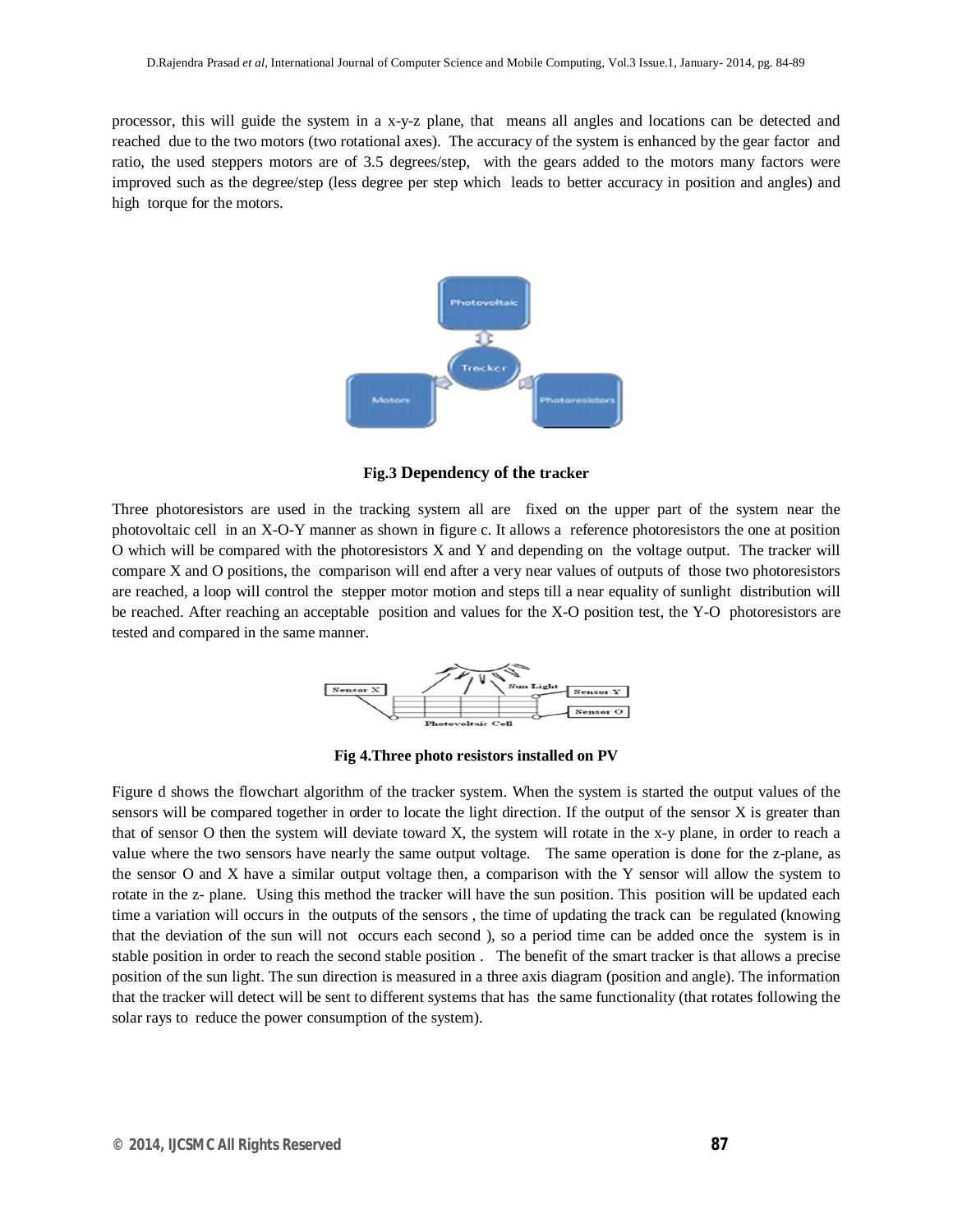# **III. EXPERIMENTAL RESULTS**

In order to assess the efficiency of the proposed system, some measurements were taken during a sunny summer day. Table 2 shows the comparison between the maximum current using affixed Photovoltaic panel (PV) and using the proposed system at different times.

| Time      | <b>Current using a fixed PV</b><br>(Amp) | <b>Current using the</b><br>proposed system (Amp) |
|-----------|------------------------------------------|---------------------------------------------------|
| 8:00 AM   | 0.42                                     | 0.85                                              |
| 9:00 AM   | 0.55                                     | 0.90                                              |
| 10:00 AM  | 0.75                                     | 0.92                                              |
| 11:00 AM  | 0.81                                     | 0.95                                              |
| 12:00 PM  | 0.92                                     | 0.99                                              |
| $1:00$ PM | 0.95                                     | 0.99                                              |
| 2:00 PM   | 0.88                                     | 0.99                                              |
| 3:00 PM   | 0.76                                     | 0.98                                              |
| 4:00 PM   | 0.42                                     | 0.95                                              |
| 5:00 PM   | 0.23                                     | 0.95                                              |
| 6:00 PM   | 0.15                                     | 0.92                                              |
| 7:00 PM   | 0.08                                     | 0.72                                              |
| 8:00 PM   | 0.01                                     | 0.25                                              |
| Total     | 6.93                                     | 11.36.                                            |

| TABLE II. | COMPARISON OF THE CURRENT BETWEEN FIXED PV AND |
|-----------|------------------------------------------------|
|           | USING THE PROPOSED SYSTEM                      |

## **Table 1.Comparisson of the current between fixed PV and using the proposed system**

The efficiency of the proposed system can be calculated using the equation

$$
Efficiency = \frac{(11.36 - 6.93)^*100}{6.93} = 63.92\% \tag{1}
$$



**Fig5. Flow chart algorithm of tracker system**